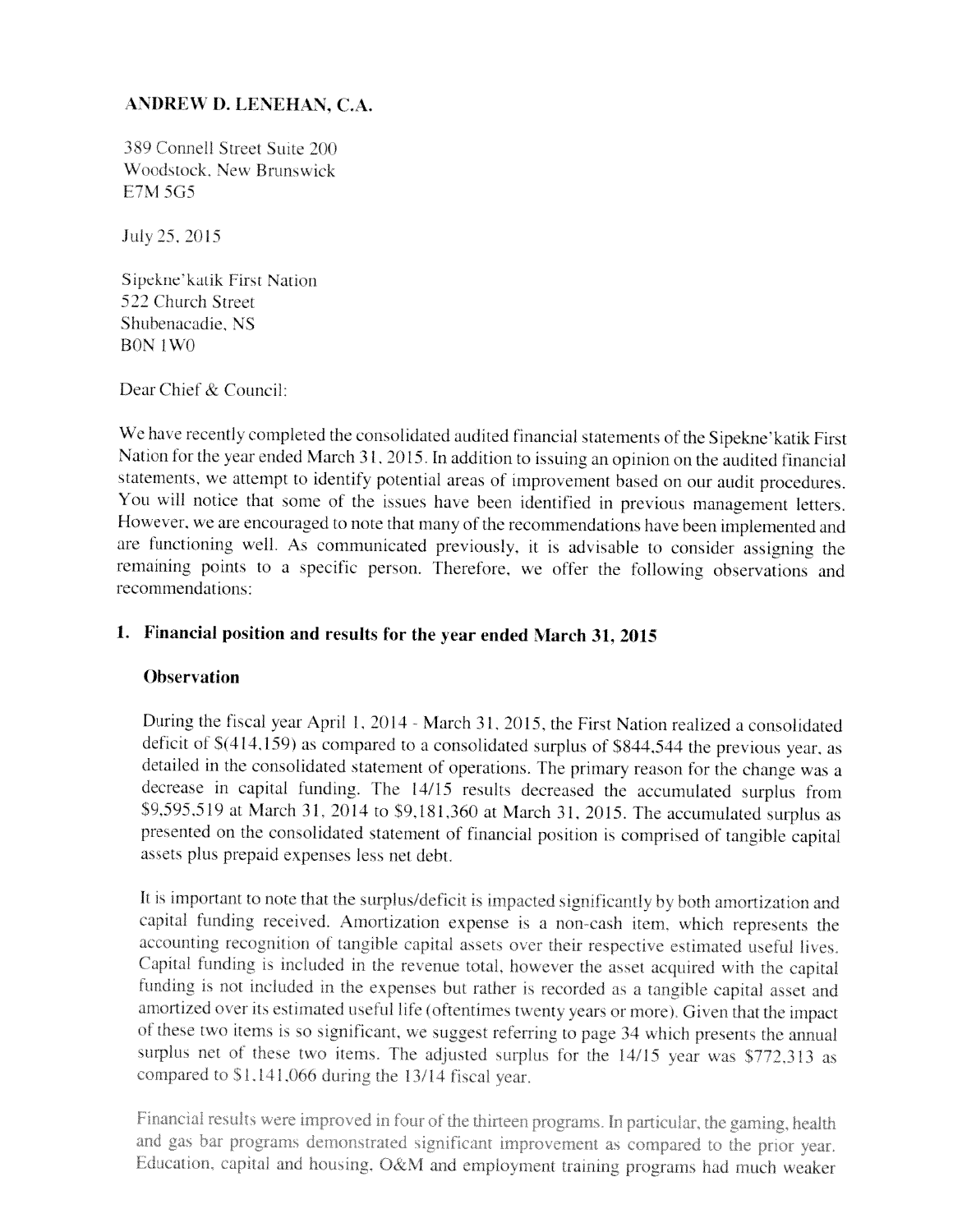bottom lines than the previous year with education being by far, the most dramatic change. The community's own source revenue based programs continued to thrive while the funding partner programs struggled to reach break-even levels.

Again, we suggest that any review of the consolidated financial statements include a review of pages 34 and 38. These schedules highlight for the reader, the impact of capital related revenues and amortization. Under PSAB, the accounting standards utilized by First Nations, revenue for tangible capital asset acquisitions tend to have a material effect on the financial results. This is because expense recognition for tangible capital assets occurs over the useful lives of the assets. which normally is many years. For example, AANDC provided capital funding (revenue) for a water project during the 13/14 year of \$604,373 so this amount is included in the schedule 5 revenue total. However, the amortization recorded during the 13/14 year applicable to the assets acquired with the funding amounted to only \$60,437. Therefore, this particular funding and related expenditure had a  $$543,936 (604,373 - 60,437)$  impact on the overall bottom line result for that year. We feel that it is very important to understand how the bottom line is determined. It also should help to explain why <sup>a</sup> surplus does not necessarily correlate to <sup>a</sup> healthy bank balance available to invest in the many community needs. In reality, funding of \$604,373 was obtained in this example and the money was used for its' intended purpose. So. although there are no funds remaining from this funding, there is still <sup>a</sup> 5543.936 surplus impact on the consolidated statement of operations during 13/14 that did not apply in 14/15.

We were <sup>p</sup>leased to see the net debt. defined as the financial assets less liabilities (see consolidated statement of financial position). decrease from 5(10,134,663) at March <sup>3</sup> 1, 2014 to S(9,252,256) at March 31.2015. This S882,307 improvement follows <sup>a</sup> 8697.049 improvement the previous year. While nearly <sup>S</sup> 1.600.000 of net debt has been eliminated over the pas<sup>t</sup> two years. it remains high at more than S9.200.000. <sup>A</sup> significant net debt financial position creates many negative implications including potential intervention requirements necessitated by Aboriginal Affairs and Northern Development Canada (AANDC). an inability to obtain Ministerial guarantees for new housing loans and considerable cash flow pressure on the day-to day operations including concerns over issuance of social assistance and payroll each week. As detailed on the consolidated statement of cash flows (pg.4). the cash position improved by <sup>S</sup> 176,100 while the liabilities including accounts payable in particular. decreased significantly. The consolidated cash position remains weak at \$(347,449), therefore, continued emphasis on an improving cash flow position is required.

#### Recommendation

Although the net debt position remains high and the liquidity, net debt and working capital to revenue ratios described below require continued monitoring by Chief, Council and senior management, we applaud the Chief & Council and seniot staff for the financial uccesses achieved this past fiscal year. The community was removed from co-management in August, 2014 indicating key funding partner AANDC's favorable view as to progress in the community. An improving financial position should facilitate the creation of employment and economic development opportunities. It is advisable to continue with practices which have been established over the past couple years to continue the positive trending financial direction for the community.

Efforts should continue to be made by Council, senior finance staff and ALL program managers to prepare well understood working budgets for each program. Actual results should be closely compared against Council approved budgets on a timely basis with each manager held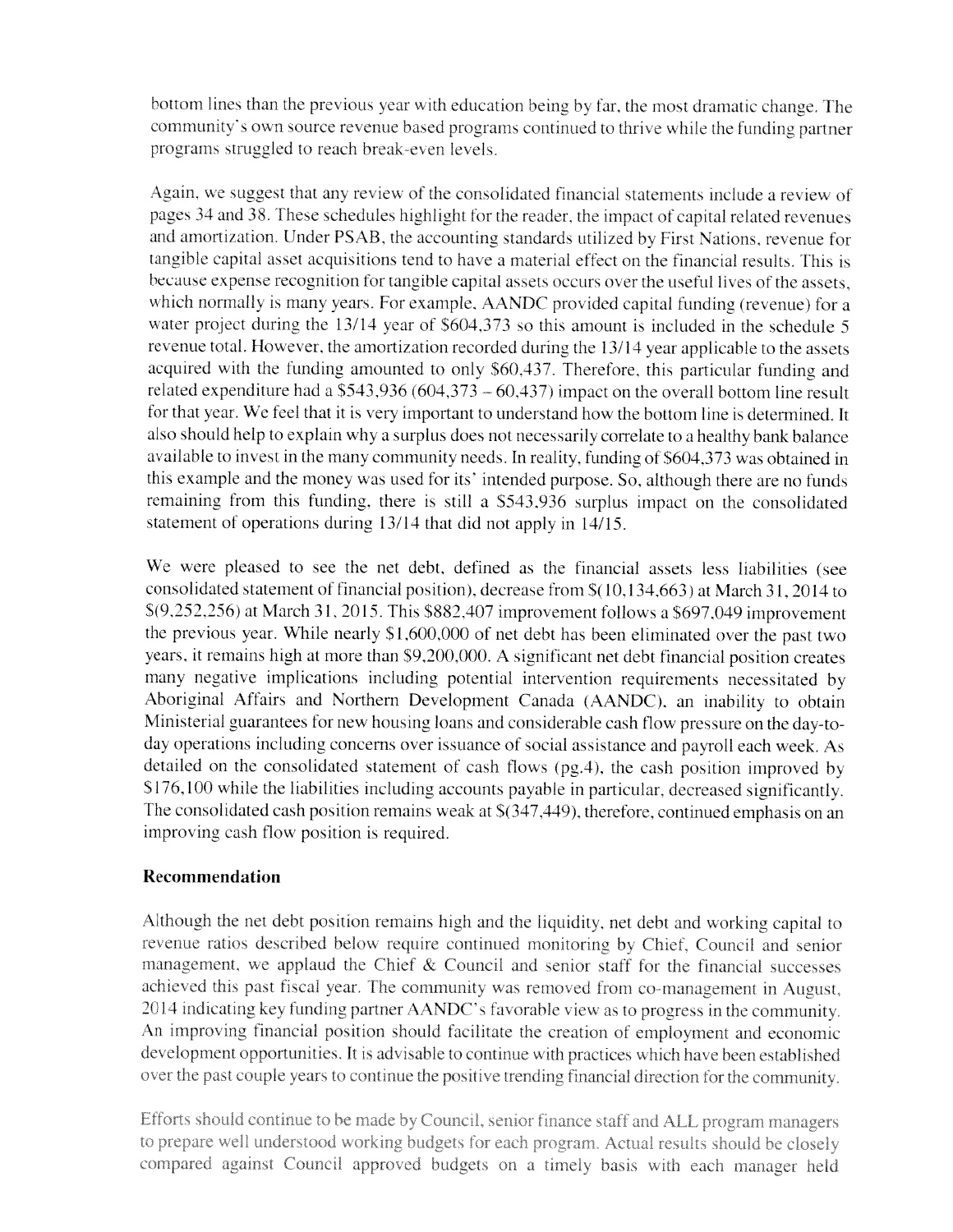responsible for explaining negative variances and participating in determining corrective action where required. Buy in from managers to the First Nation's overall financial objectives is highly recommended given their ability to assist in the ultimate achievement of the goals/objectives.

Lastly, it is important that each program identify a person assigned with the responsibility for the achievement of predetermined financial objectives utilizing timely, accurate financial information with which appropriate decisions may be made by responsible senior staff, Improvements are evident and should be sustained in order to keep the internal financial records updated. We feel strongly that these recommendations should remain a high priority due to the weak, yet improving financial position of the First Nation.

## 2. Key financial ratios

#### **Observation**

Aboriginal Affairs and Northern Development Canada have been employing ratios over the pas<sup>t</sup> few sears to monitor financial performance and strength of each First Nation. Criteria are applicable to determine whether <sup>a</sup> First Nation is deemed to require intervention of some level. Specifically, AANDC is focusing on three key ratios including a liquidity ratio, a sustainability (or net debt) ratio. and <sup>a</sup> working capital to revenue ratio.

a. Firstly. the liquidity ratio measures whether an organization has sufficient financial resources to fund its' current liabilities. In other words, it helps assess how well positioned the First Nation is to continue meeting its' financial commitments over the next twelve months. Current assets are cash. or assets expected to be converted to cash in the next year. such as accounts receivable and inventory of goods for resale. Current liabilities are amounts payable to external creditors including short-term bank debt or suppliers and under normal terms, require payment in the subsequent twelve month period. At March 31, 2015. Sipekne'katik had total financial assets of \$1,192,051 as compare<sup>d</sup> to total current liabilities of 53.3 17.786. Therefore, the liquidity ratio had changed modestly to 0.36 at March 31,2015 from 0.37 at March 31, 2014. This ratio remains well below the benchmark established by AANDC, which is <sup>a</sup> minimum of 0.9.

Current liabilities were comprised of:

| Cheques written in excess of deposits       | 347.449     |
|---------------------------------------------|-------------|
| Accounts payable, current portion           | 2.410.536   |
| Deferred revenue                            | 318.546     |
| Current portion of long-term debt (Note 12) | 241,255     |
| Total                                       | \$3,317,786 |

Accounts payable excludes a long-term balance carrying forward from previous years due to the Chignecto Central Regional School Board of \$3,282,581 as payments are not expected to be paid in the  $2015 - 2016$  fiscal year.

b. Secondly, the net debt ratio quantifies the First Nation's ability to service both operational and capital obligations over the long term as opposed to the liquidity ratio, which is more of a short-term indicator. Sipekne' katik's net debt ratio at March 31, 2015 was  $0.11$  (modest regression compared to  $0.13$  at March 31, 2014) calculated by dividing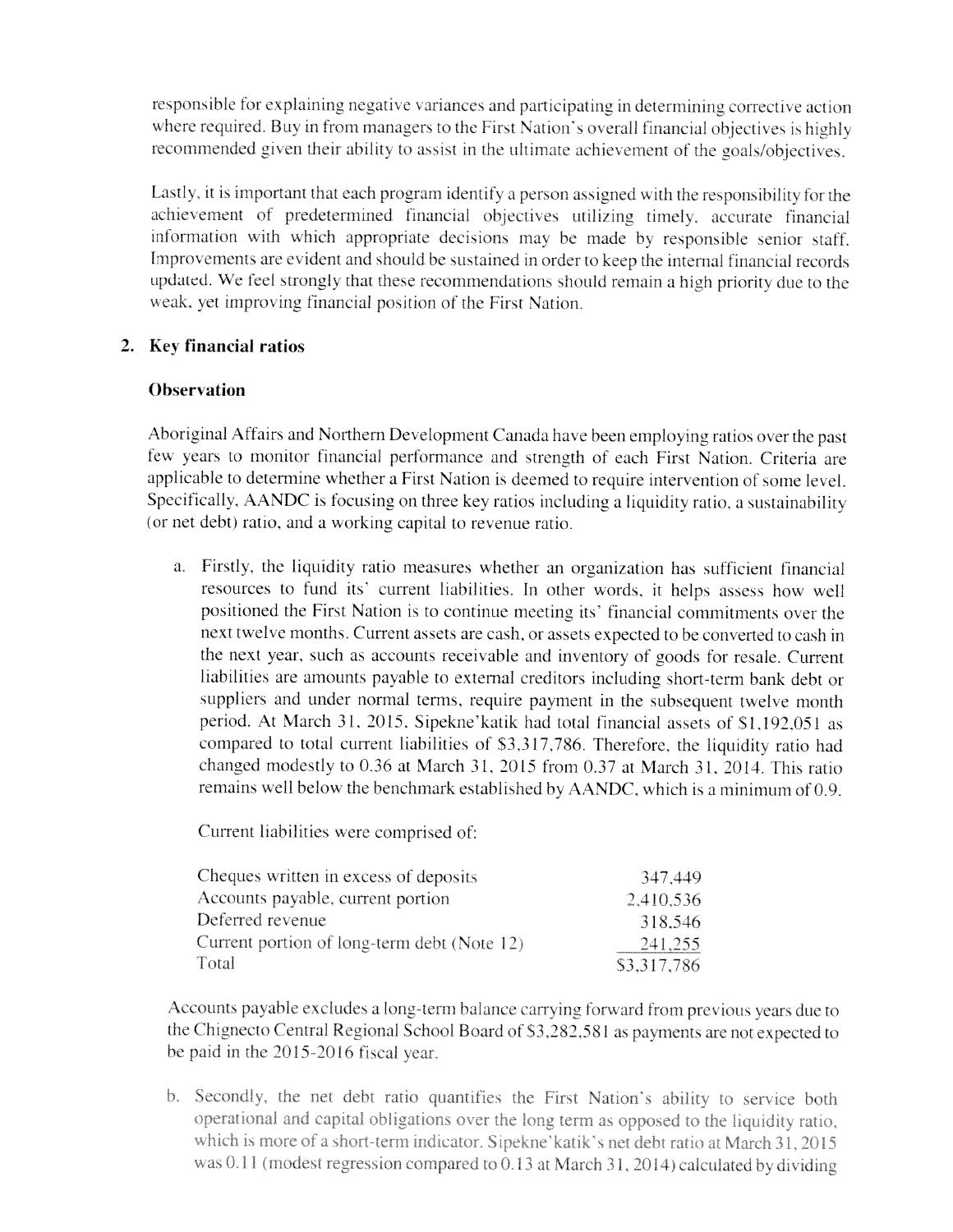financial assets of  $$1,192,051$  by total liabilities of  $$10,444,307$  whereas the benchmark established by  $\triangle$ ANDC is a minimum of 0.5. Excluding the balance owing to Chignecto Central Regional School Board, the ratio would be 0.17, still well below the AANDC minimum level. It should be noted that the majority of liabilities relate to payments not required over the next few years. Long-term debt, representing  $31\%$  of the total liabilities, are payable over <sup>a</sup> twenty five year time period and involve annual subsidy funding from Canada Mortgage and Housing Corporation not included in the financial assets total. Therefore, the 0.11 net debt ratio can be somewhat misleading without a thorough understanding of when financial commitments are actually due and how they will be funded.

c. Thirdly, the working capital to revenue ratio measures the financial means available to adequately fund program delivery. The ratio is calculated by dividing current assets less current liabilities by total revenues. AANDC have established a threshold of no greater than  $-8\%$ . Sipekne'katik had a ratio of  $-6.5\%$  at March 31, 2015 ( $-8\%$  at March 31, 20 14) calculated as follows:

Current assets  $$1,192,051 -$  Current liabilities  $$3,317,786 = - $2,125,735$ 

 $-$ \$2,125,735 / \$32,477,787 (total revenues) =  $-0.065$ 

Two of the three ratios are below the thresholds determined by AANDC, while all three have remained relatively stable compared to the prior year.

#### Recommendation

The community's financial position. ratios and especially trends are signifying solid progress in hand finances. It appears as though financial stability has been achieved, therefore, the next step is to continue implementing changes that enable the First Nation to improve the financial results even further. It is important to become familiar with the new measurement criteria established by AANDC. All three of these key ratios should be monitored on a regular basis due to the reasons described above. The most important point is that cash flows need to be extremely well understood and monitored in order to ensure the First Nation's ability in continuing meeting all payment obligations.

## 3. Safeguarding of community assets

#### **Observation**

In order to remain compliant for PSAB financial reporting, First Nations are required to identify and value each physical asset acquired. Amortization expense is calculated each year on these assets and recorded as part of the First Nation's total expenses. This method of presenting financial information is intended to provide the readers/users of financial statements with appropriate information with which to assess both the financial health and results of the First Nation.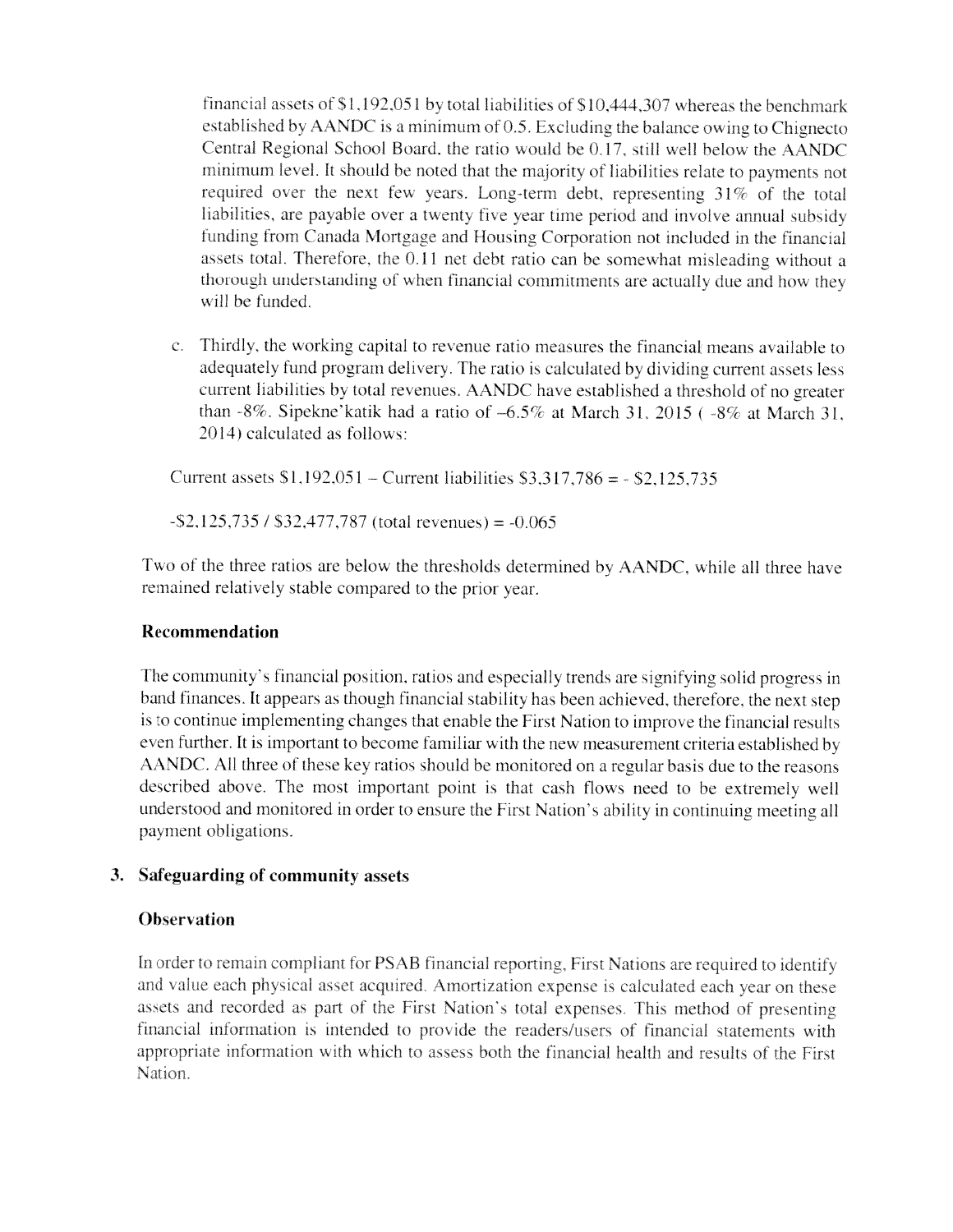#### Recommendation

We encourage Council to identify an individual who would be responsible for the preparation and ongoing monitoring of <sup>a</sup> detailed tangible capital asset list. Council is responsible for the safeguarding of assets from loss. The safeguarding process will be facilitated by having a complete, accurate list which includes a detailed description and location of each asset. It may be helpful if this list was provided to Council on a quarterly basis to ensure accuracy and completeness. It should also be helpful to ensure all such assets are adequately insured. It is our understanding that the new Xyntax system's asset management feature is expected to facilitate this important task.

### 4. Other recommendations

- a. We ohserx ed that the volume of loans/advances continues to decrease. The outstanding payroll adx ance balance at year end was less than the prior year. If advances are made. they should he documented with specific information including repayment terms, interest rate if applicable, and signed by the borrower as well as the authorized member from Council or senior management. Ideally. these loans would he discontinued as the loans/advances are not available to all Band members of the community, the prepayment of funds creates additional pressure on cash flow and the additional time and bookkeeping requirements are onerous and unnecessary.
- h. It was apparent during our audit work that while cash flow is improving, it continues to he an issue. <sup>A</sup> contributor to the weak cash flow position of the First Nation was the outstanding accounts receivable balance, which was S 1.929,766 before the allowance for doubtful accounts at March 31, 2015 (\$2,224,001 at March 31, 2014). Furthermore, we strongly recommend that <sup>a</sup> detailed cash flow projection continue to be completed annually and that the projection be updated on a monthly basis. Although the band has been successful paying down the accounts payable balance, caution must he exercised to ensure sufficient cash flow is maintained for essential services. The improving financial position experienced by Sipekne'katik should provide an opportunity to secure <sup>a</sup> line of credit that can be used to help manage cash flow. The community has confirmed amounts of funding partner contributions that should prose helpful in <sup>p</sup>lacing an appropriate credit line. The credit line would also he expected to result in <sup>a</sup> reduction of interest charges levied by the bank and suppliers. The \$105,000 total on band admin, schedule 2 in the audited statements was much higher than anticipated.
- c. Though the Xyntax system was not live prior to March  $31/15$ , it is our understanding that it is expected to create many benefits for senior management and staff including improved access to info for managers, additional features, auto daily computer backups, ability to link in documents, as well as improved integration. We look forward to the favorable impact the system is expected to have in the aspects of audit prep as well. We commend the band for its proactive approach in implementing a system expected to improve management information availability.
- d. Expenses for the health program exceeded revenues by \$162,960 during the 2014/2015 year as compared to \$408,902 in 13/14 and \$555,651 in 12/13. Although the program's bottom line result improved by nearly \$246,000, there continues to be a significant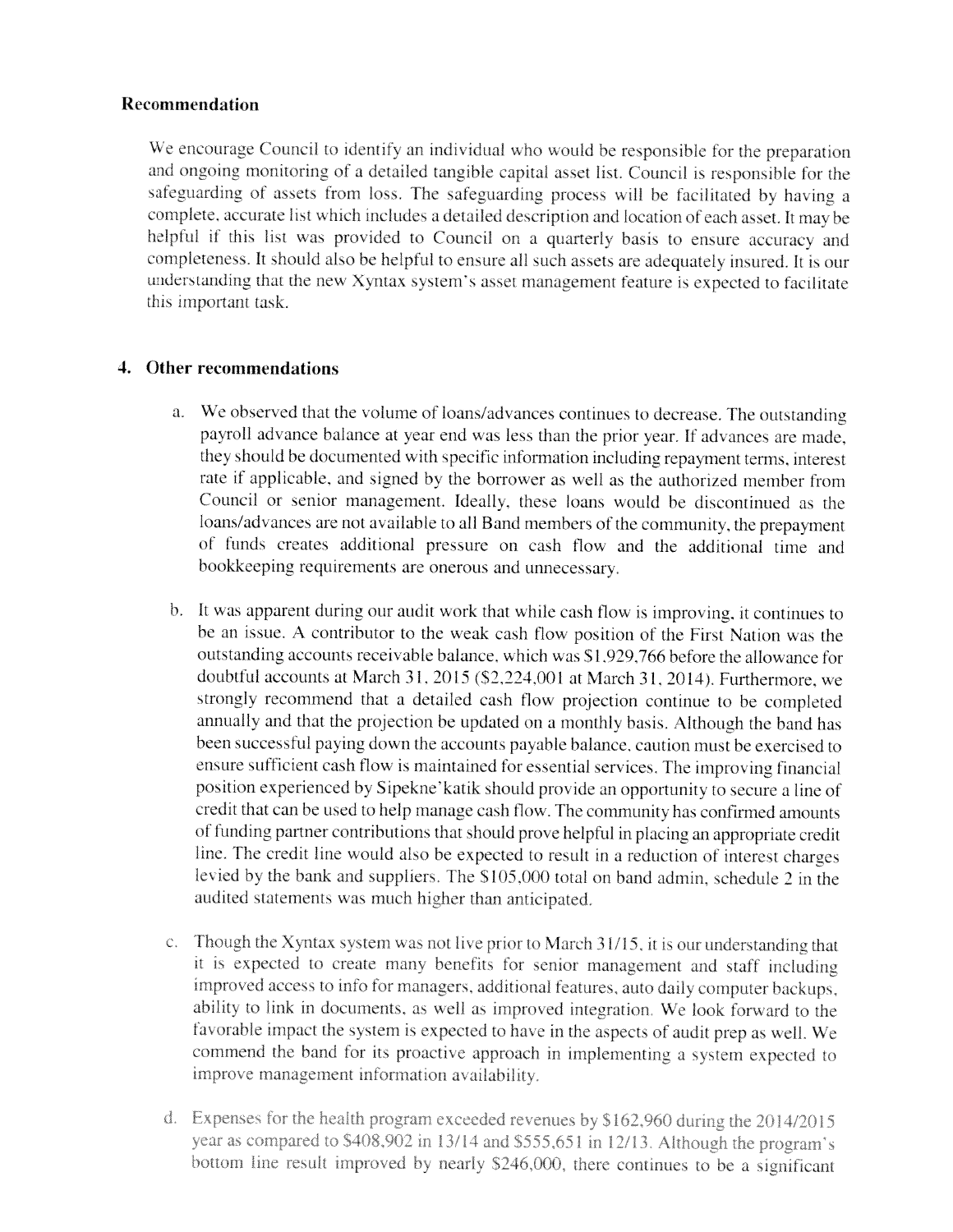negative impact to the band's overall finances. Whereas the budget for the program was break even, the variance was a negative \$162.960. Previously, Health Canada program reviews have described several concerns to be reviewed by Chief. Council and senior management so that corrective measures can be identified and implemented. The health program has incurred substantial deficits each of the past seven years. however, the decreased deficit level confirms that key health staff and hand senior management have implemented effective changes. Consistent monthly financial reporting in the health program should continue to reduce the likelihood of unplanned deficits.

- e. The education program incurred <sup>a</sup> deficit of 5749,298. primarily attributable to increased post secondary expenses of \$2,150,927 during 14/15 vs. \$1,083,262 during 13/14. As the deficit was higher than budgeted, it appears as though corrective action was not identified soon enough. Although we understand that changes have now been made, we would encourage senior management to keep a close eye on this program.
- f. Payroll remittances to Canada Revenue Agency were addressed during 13/14 such that there was no arrears balance owing to CRA at March 31, 2015. Efforts should continue to be made to keep this account paid on <sup>a</sup> timely basis in order to avoid unnecessary interest and penalty charges. Annual T4 preparation is expected to be much smoother and cost effective <sup>g</sup>iven the implementation of the Xyntax software. Historically, the simply accounting software utilized to process payroll and therefore pay deductions was not always current causing insufficient deductions being taken from employees resulting in the band having to contribute additional funds to CRA. Although we observed that the proper payroll deduction tables are now being used, we encourage continued monitoring.

Additionally, our audit procedures revealed that the Sunlife health plan deductions withheld from employee pays were insufficient by approximately \$2,000 per month meaning the First Nation was having to pay that differential unnecessarily. It is our understanding that, Human Resources is responsible for ensuring that information is communicated to Finance on <sup>a</sup> timely basis, therefore it is advisable that <sup>a</sup> process be created and maintained allowing for <sup>a</sup> timely evchange of this information.

- g. We were pleased to see the First Nation continuing to apply for and recover GST/HST on eligible travel expenses incurred by the First Nation using a GST189E form, general application for rebate of GST/HST. We encourage the finance staff to continue ensuring one of these rebate applications is filed each year.
- In. We noted continued improvement in the accuracy of accounts payable balances as compared to supplier confirmations. Proper cutoff of accounts payable is important in order to produce accurate financial information. Therefore, we would encourage a process where this type of reconciliation is done on <sup>a</sup> regular basis by obtaining supplier statements and reconciling to internal records. This may prevent unintentional overpayment of account balances and potentially reduce interest charges by ensuring accounts are paid by the due date
- Whereas the auditor's reports of the past several years included qualifications attributable i. noman comportante de componente de la completation de la fisheries and tobacco programs, it is very positive that this year's audit opinion was a clean or unqualified opinion for the second consecutive year. Notable improvements and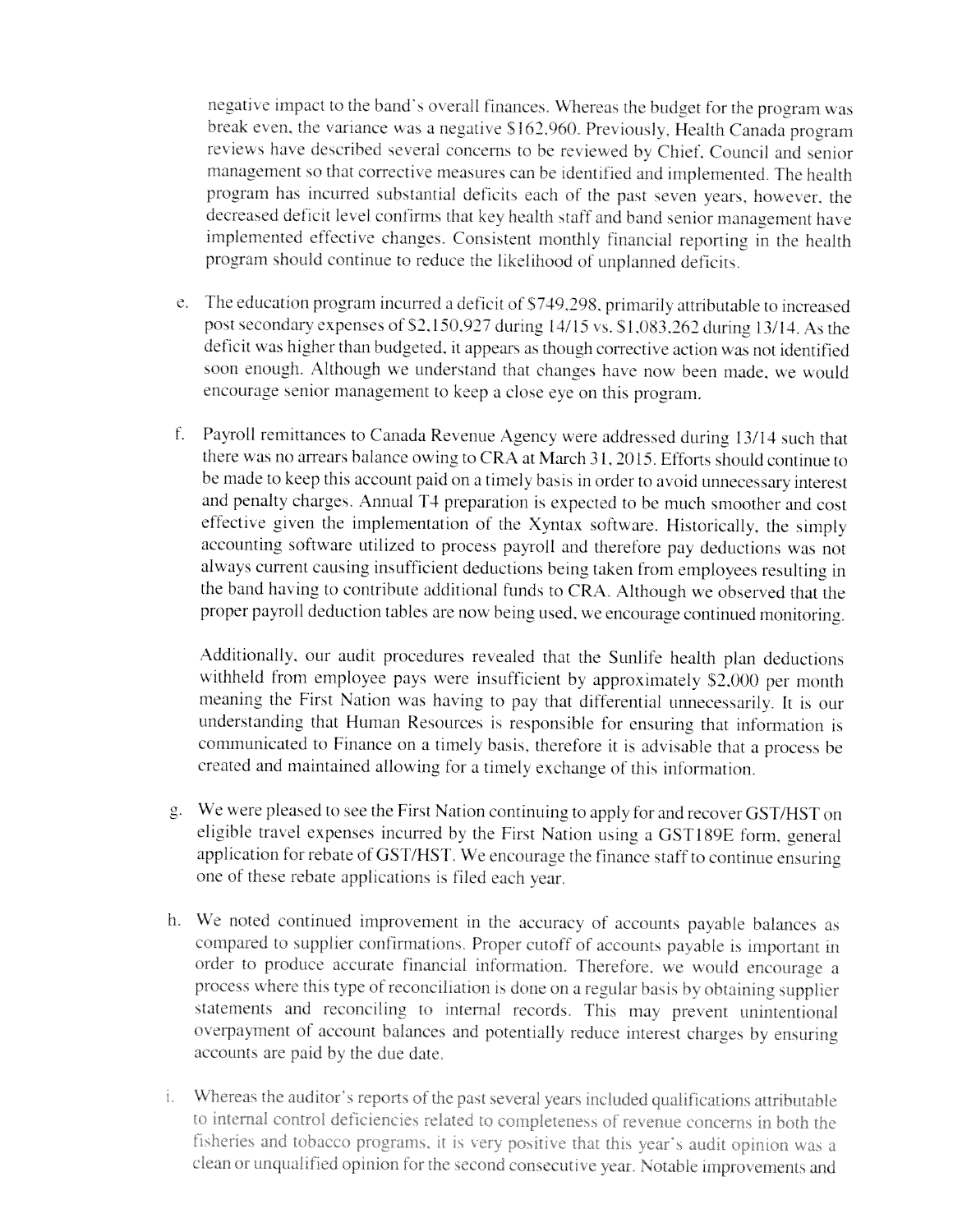processes continue to facilitate timely completion of the audit. In fisheries, all deposit slips. supporting documentation and license lease agreements should continue to he maintained in an organized manner with a detailed description of funds being deposited including copies of cheque stubs, ideally filed by month. We encourage continuation of these processes.

- i. Despite notable improvements in the Tobacco Shop, we suggest you refer to the detailed recommendations we provided three years ago and consider implementing any of the remaining points
- k. We were pleased to learn that on a monthly basis, Chief, Council and senior staff are committed to a process whereby actual financial results continue to be compared to budget with issues identified as required. It has been our experience that Council are very engaged during audit reviews with quality questions and a genuine interest in understanding the Community's finances. Therefore, it would seem that the regular updates present a great opportunity for collectively determining appropriate solutions.
- $\mathbf{I}$ . Sipekne'katik continues to implement and refine various policies. We would encourage continued commitment to this endeavor in light of the history of legal claims the band has been <sup>a</sup> party to. Effective, properly <sup>p</sup>lanned policies should reduce the risk of legal claims. Furthermore, priority should continue to be <sup>g</sup>iven to execution of appropriately prepared contracts with both employees and independent contractors.
- m. Timeliness of completion of bank reconciliations has improved. These recs represent an important control, therefore. all hank accounts should continue to be reconciled on <sup>a</sup> timely basis with any identified adjustments recorded in the accounting system monthly.
- n. Previously, it was determined that there was potential that social assistance recipients could defraud the program by claiming employment insurance benefits while they are on social assistance. However, during 13/14. client release of information forms were completed enabling social staff to do verifications. Although social expenses decreased in 13/14, they (basic, special, rent) increased by \$207,000 or 4.2% during 14/15. As always, we encourage consistent application of the guidelines in social.
- o. Regular backups of the computer system should continue to he performed. Additionally. the backups should be stored off-site or in a fire-proof vault to protect against the loss of data. Also, the backups should be tested regularly to ensure the process is working as planned
- The timing of audit field work and completion was very good for the third consecutive D. year. Information required for the audit was available in a timely manner. Furthermore, changes were made to the internal accounting files (chart of accounts, etc.) that facilitated both the audit and monthly financial reporting processes

We were able to have the detailed review of the draft financial statements with Chief  $\&$ Council on July 24<sup>th</sup> which means important financial information required by the decision makers is now available on a timely basis. We commend the finance staff for their efforts in achieving this goal. We encourage finance staff to begin preparing for the March 31, 2016 audit in order to facilitate completion of the audit work by July 29, 2016.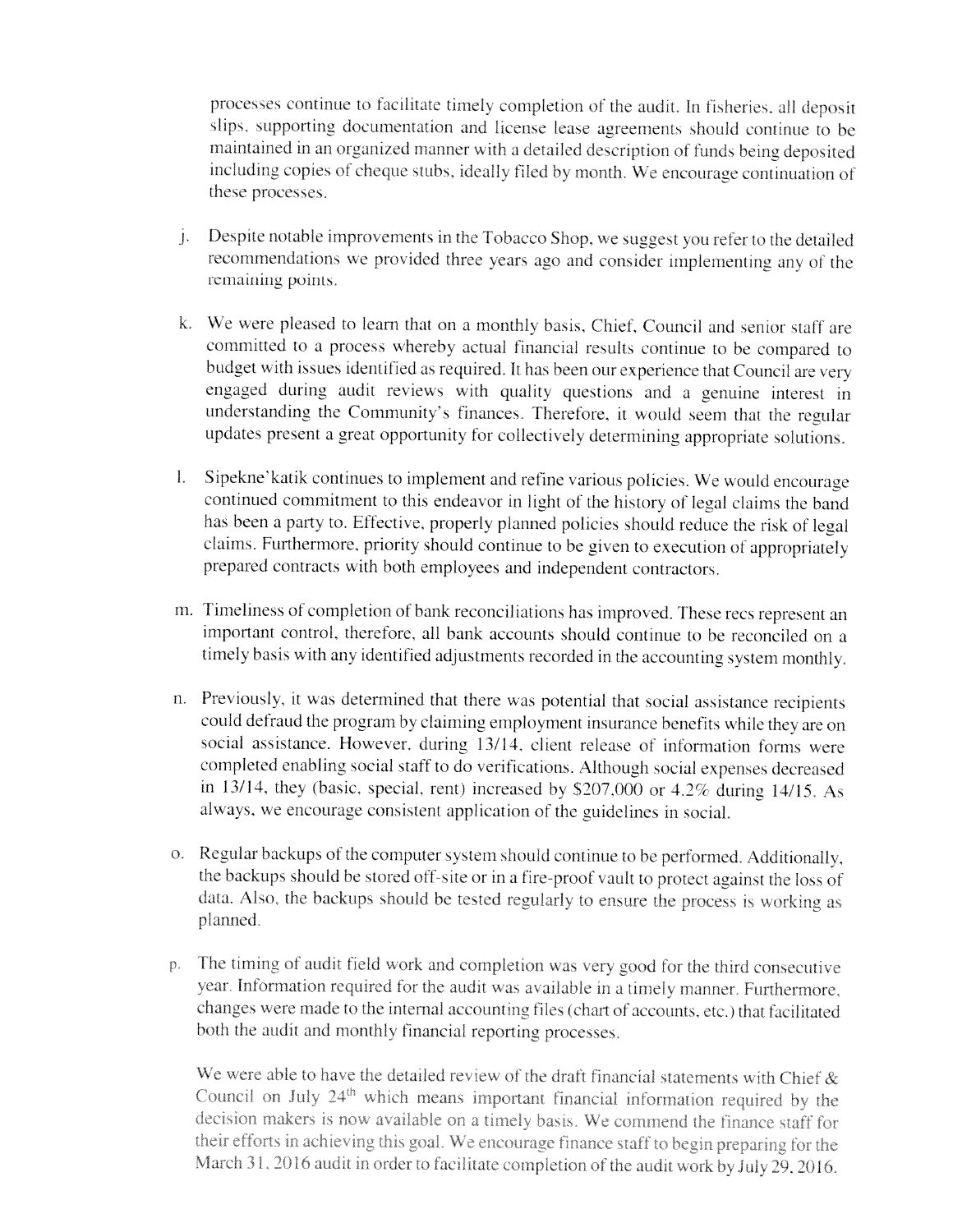- q. At March 31, 2015, the First Nation owed \$822,758 (2014 \$884,258) to minor band members related to previous years' annual community bonuses. The First Nation has begun the process of funding this liability by maintaining \$50,000 in a GIC. Plans are in <sup>p</sup>lace to set money aside to ultimately pay the entire balance as it becomes payable.
- r. As described in Note 19 to the consolidated financial statements, as a result of financial concerns and irregularities. Chief and Council of Sipekne' katik engaged a firm to carry out a forensic audit, which commenced May, 2012. To date, none of the amounts specified have been recovered. However, the First Nation has commenced a claim with its' insurer for a potential recovery. The likelihood and amount of recovery are both unknown at this time.
- s. According to the First Nation's agreement with Canada Mortgage and Housing Corporation (CMHC), it is required to maintain a replacement reserve fund. The amount of the annual contributions is determined on a per unit basis and is reduced when qualifying repairs have been incurred. During the 14/15 year. the First Nation continued funding the reserve by transferring another \$100,000 to a GIC specifically for the replacement reserve fund (balance sits at \$200,000 at March 31/15). Additionally, band finance reps have negotiated an agreement with CMHC describing how the remaining balance will be funded. We commend management for implememation of this important plan.

The housing and capital program staff are now tracking repairs and maintenance expenditures made to CMHC units, which facilitates a more accurate representation of the CMHC project financial results, potentially decreasing amounts repayable to CMHC. Staff should continue recording the repairs and maintenance invoices in the accounting system to determine whether or not they qualify to be tunded from the replacement reserve fund. Correspondence with CMHC will be required prior to the incurring of such expenses if they are to be applied against the reserve account.

Previously, neither the repairs and maintenance nor the utilities expenses were identified by unit. As a result, they could not be attributed to either a particular project or a particular program. This means that these expenses were not recognized in the CMHC project expenses. This lead to a non-representative surplus in the audited statements sent to CMHC, which resulted in amounts potentially payable to CMHC. Again, Xyntax is expected to facilitate recordine and retention of this important data.

It was encouraging to see the improved financial results for the gas bar. Operational t. changes caused a 23% reduction in expenses. Despite sales volumes decreasing modestly, the gas bar program reduced its deficit from \$147,759 to \$28,275. This is a great example of decision makers using relevant information to identify corrective action steps. Weak overall band cash flow issues continue to cause the gas bar to be closed at various times throughout the year, leading to lost sales. Whereas the gas bar has been required to prepay for fuel purchases, it is advisable to secure credit terms with the fuel supplier or use a line of credit to be secured from a lender. Another alternative could be to obtain a letter of credit from the First Nation's lender to enable establishment of a